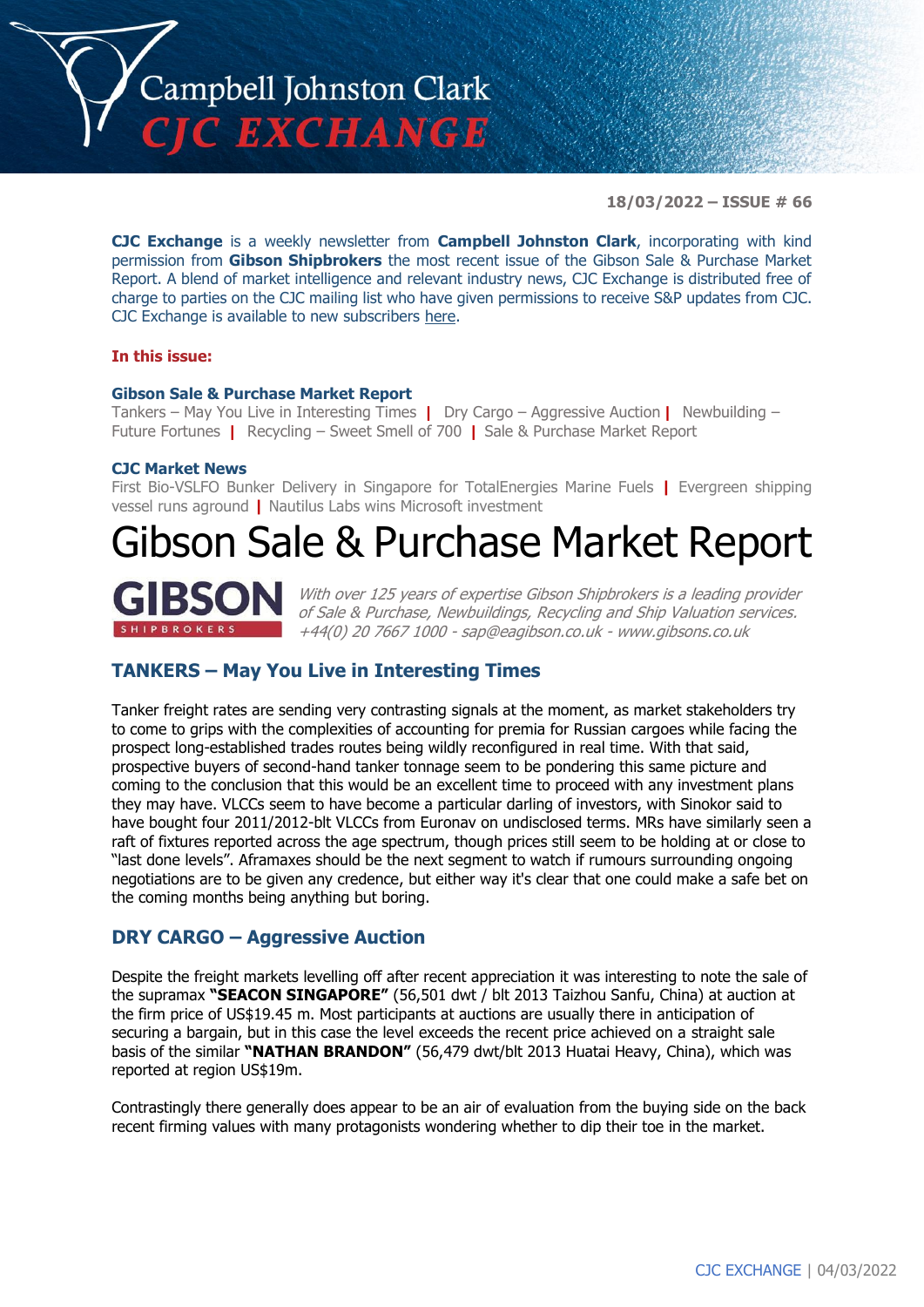

## **NEWBUILDING – Future Fortunes**

Medium sized bulker newbuilding discussions are ongoing as the charter markets remain robust and second-hand pricing continues to rise.

On tankers, markets remain rattled by the continuing evolving Russian / Ukrainian situation and now margin calls on the big traders from the wild swings in commodity prices. Uncertainty and further low rates may well continue for tankers in the short term. However, as we have seen historically newbuildings are often placed at counter cyclical times. There also remains no change in the coming favourable fleet supply situation that is the fixed orderbook. Deliveries are now 2025 onwards for afra / suez / VLCC at the main yards (a few 2024 slots) with most of capacity for 2023/2024 gone to other shiptypes. The afra / suez / VLCC orderbooks at the end of 2022 will be approximately 5%/1.8%/2.7% of the existing fleets respectively. There are no VLCCs on order beyond 2023. If / when there is a rebound in rates (lifting of sanctions?) then these low orderbook figures may well tempt many to move for newbuildings and furthermore so given the current high modern second-hand pricing (resales on par with newbuilding price currently) that would move north promptly under any market rally.

# **RECYCLING – Sweet Smell of 700**

As reported for some time now there is no secret to the ongoing lack of scrap tonnage which has been a driving factor to the firming of demo prices, and will most likely continue in the short term and as such we expect ship recycling prices to remain very strong. This week we saw the US\$ 700 barrier breached with a sale of the LR1 "ALABAMA STAR" being reported committed for a healthy US\$ 720 per LWT to breakers in Bangladesh, although she had some 350 tons of bunkers ROB which is a valuable commodity these days and went some way in explaining the good price that was achieved.

Meanwhile, there is however the 'unknown' factor of what could happen next and because of this volatile nature there is an element of caution meaning things and prices could change at the drop of a hat. The war in Ukraine has really only just begun so we have no idea for how long it will continue for and where things are headed, but if freight rates perform well and the scarcity of tonnage continues then the ship recycling markets will no doubt benefit and should remain firm, unless there is a crash of commodity or steel prices, which would be unlikely, but no doubt things will be extremely volatile going forwards. Prices are still in the very high US\$600's/region US\$700 for most good quality large units (except for especially attractive units that can now achieve in excess of US\$ 700) and historically these are extremely firm levels, but there are still only a handful of sales each week as Owners of vintage tonnage play the waiting and watching game as things unfold in the hope of making healthy profits, before they decide to commit their tonnage to the scrap yards.

# **Gibson Sale & Purchase Market Report**

#### **S&P SALES**

| <b>Vessel Name</b>  | <b>DWT</b> | <b>Built</b> | Yard                                 | <b>Buyers</b>               | <b>Price</b><br>$(\frac{\epsilon}{m})$ | <b>Notes</b>                    |  |  |
|---------------------|------------|--------------|--------------------------------------|-----------------------------|----------------------------------------|---------------------------------|--|--|
| <b>BULKERS</b>      |            |              |                                      |                             |                                        |                                 |  |  |
| <b>STELLA ANITA</b> | 180,355    | 2012         | Dalian No.<br>$2$ (CHN)              | Greek<br>buyer              | reg 29.5                               | SS psd 12/21. BWTS fitted.      |  |  |
| <b>AGRI GRANDE</b>  | 81,800     | 2017         | <b>Jiangsu</b><br>Newyangzi<br>(CHN) | Chinese<br>buyer            | reg 30                                 | SS psd 1/22. BWTS fitted.       |  |  |
| <b>ALAM KUKUH</b>   | 81,750     | 2019         | Oshima<br>Zosen (JPN)                | <b>Far Eastern</b><br>buyer | 38.75                                  | <b>BWTS fitted.</b>             |  |  |
| <b>AQUAKNIGHT</b>   | 75,396     | 2007         | <b>Universal</b><br>Maizuru<br>(JPN) | <b>Undisclosed</b><br>buyer | 17                                     | SS due 3/22. Inc BWTS on order. |  |  |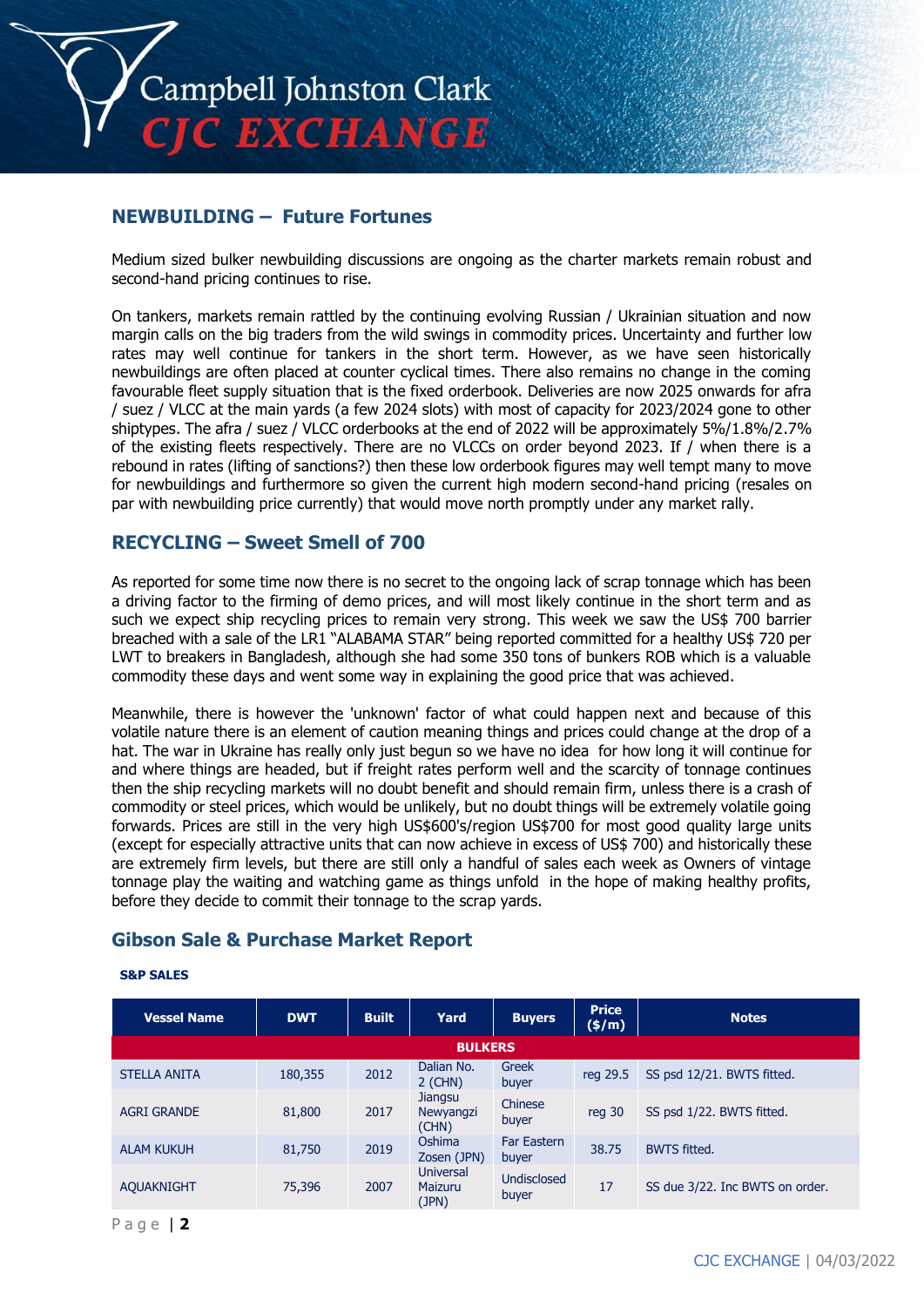Campbell Johnston Clark<br>CJC EXCHANGE

| <b>ULTRA INITIATOR</b>                                         | 61,900           | 2019         | Oshima<br>Zosen (JPN)                                 | <b>Undisclosed</b><br>buyer | 36.5            | BWTS fitted. Dely 5-6/22.                                                                                     |  |  |
|----------------------------------------------------------------|------------------|--------------|-------------------------------------------------------|-----------------------------|-----------------|---------------------------------------------------------------------------------------------------------------|--|--|
| <b>FRIENDLY SEAS</b>                                           | 58,779           | 2008         | <b>Tsuneishi</b><br><b>Zhoushan</b><br>(CHN)          | Chinese<br>buyer            | 18.75           | SS due 2/23.                                                                                                  |  |  |
| <b>SEACON SINGAPORE</b>                                        | 56,501           | 2013         | <b>Taizhou</b><br>Sanfu<br>(CHN)                      | <b>Undisclosed</b><br>buyer | 19.45*          | Auction sale. SS due 1/23. BWTS<br>fitted.                                                                    |  |  |
| <b>PRABHU GOPAL</b>                                            | 56,025           | 2003         | Mitsui (JPN)                                          | Undisclosed<br>buyer        | 14              | SS+BWTS due 3/23.                                                                                             |  |  |
| <b>HAPPY HIRO</b>                                              | 32,610           | 2006         | Kanda<br>(JPN)                                        | <b>Undisclosed</b><br>buver | 12.4            | SS psd 3/21. BTWS + logs fitted.                                                                              |  |  |
| <b>KIWI TRADER</b>                                             | 31,879           | 2000         | Hakodate<br>(JPN)                                     | Undisclosed<br>buyer        | xs 10           | DD due 7/22. BWTS + Logs fitted.                                                                              |  |  |
| <b>CAPE FLATTERY</b>                                           | 28,433           | 2004         | Imabari<br>(JPN)                                      | Undisclosed<br>buyer        | 9.75            | DD due 4/22. Logs fitted.                                                                                     |  |  |
|                                                                |                  |              | <b>TANKERS</b>                                        |                             |                 |                                                                                                               |  |  |
| <b>ENEOS TOKYO</b>                                             | 300,976          | 2004         | IHI (JPN)                                             | Chinese<br>buyer            | 30.5            | DD due 7/22.On subs.                                                                                          |  |  |
| <b>NORDIC GRACE</b>                                            | 149,921          | 2002         | Hyundai<br>Samho<br>(KRS)                             | Undisclosed<br>buyer        | 15              | SS due 3/22.                                                                                                  |  |  |
| <b>STENA ARCTICA</b>                                           | 117,099          | 2005         | Hyundai<br>Ulsan (KRS)                                | Nigerian<br>buyer           | 14.8            | Ice 1A Super.DD due 10/23.                                                                                    |  |  |
| <b>SRI ASIH</b>                                                | 109,637          | 2005         | <b>Dalian New</b><br>(CHN)                            | <b>Undisclosed</b><br>buyer | 14.6            | Coated. DD due 10/23.                                                                                         |  |  |
| <b>SUPER EMERALD</b>                                           | 50,346           | 2005         | Shina (KRS)                                           | <b>Undisclosed</b><br>buyer | 10              | Pump-room. SS psd 11/21. BWTS<br>fitted.                                                                      |  |  |
| <b>CLEAN NIRVANA</b><br><b>CLEAN JUSTICE</b>                   | 50,319<br>44,998 | 2008<br>2011 | SLS (KRS)<br><b>Shin</b><br><b>Kurushima</b><br>(JPN) | Imperial<br>Petroleum       | 31 en<br>bloc   | Pump-room. SS due 1/23. Internal<br>deal.<br>Pump-room. SS psd 3/21. BWTS<br>fitted. Internal deal.           |  |  |
| <b>HIGH PRIORITY</b>                                           | 46,847           | 2005         | <b>Naikai</b><br>Setoda<br>(JPN)                      | Undisclosed<br>buyer        | xs <sub>9</sub> | Pump-room. DD due 4/23.                                                                                       |  |  |
| PARAGON 11                                                     | 40,208           | 2007         | SLS (KRS)                                             | <b>Undisclosed</b><br>buyer | low 9           | SS due 7/22.                                                                                                  |  |  |
|                                                                |                  |              | <b>GENERAL CARGO / MULTI-PURPOSE</b>                  |                             |                 |                                                                                                               |  |  |
| <b>MERCURY TRIUMPH</b>                                         | 13,060           | 2006         | Honda<br>(JPN)                                        | <b>Undisclosed</b><br>buyer | 9               | Cr 2x75t. SS psd 10/21. SS due 6/22.                                                                          |  |  |
| <b>CONTAINERS / RO-RO / REEFER / PCC</b>                       |                  |              |                                                       |                             |                 |                                                                                                               |  |  |
| YORK + SEALAND<br><b>ILLINOIS + SEALAND</b><br><b>MICHIGAN</b> | 81,500           | all 2000     | Hyundai<br>Ulsan (KRS)                                | Costamare                   | 61 each         | 6648 TEU. Gearless. Inc low TC to<br>end '22/beg '23.                                                         |  |  |
| <b>SEALAND</b><br><b>WASHINGTON</b><br><b>MAERSK KALAMATA</b>  | 81,500<br>81,050 | 2000<br>2003 | Hyundai<br>Ulsan (KRS)                                | Costamare                   | 72.3<br>77.7    | 6648 TEU. Gearless. Inc low TC to<br>end '22/beg '23.<br>6644 TEU. Gearless Inc low TC to<br>end '22/beg '23. |  |  |
| <b>ALLEGORIA</b>                                               | 68,228           | 2006         | CSBC<br>Kaohsiung<br>(TWN)                            | Wan Hai<br>Lines            | 109.5           | 5527 TEU. Gearless.                                                                                           |  |  |

**NEWBUILDING ORDERS**

| <b>Ordering Client</b> | <b>Vessel Type</b> | Size /<br>No. of<br>units | <b>Shipyard</b><br>(Country)             | <b>Delivery</b> | <b>Price</b><br>\$m\$ | <b>Notes</b>     |  |
|------------------------|--------------------|---------------------------|------------------------------------------|-----------------|-----------------------|------------------|--|
| <b>BULKERS</b>         |                    |                           |                                          |                 |                       |                  |  |
| Reederei H Vogemann    | <b>Bulker</b>      | 40,000<br>$dwt \times 4$  | Jiangsu<br>Dajin HI<br>(CHN)             | 2023-2024       | reg 29                | Tier 3. EEDI 3.  |  |
| <b>TANKERS</b>         |                    |                           |                                          |                 |                       |                  |  |
| Wuzhou Tongzhou        | <b>Chemicals</b>   | 9,400<br>$dwt \times 1$   | <b>Taizhou</b><br><b>Wuzhou</b><br>(CHN) | 2024            |                       | Stainless Steel. |  |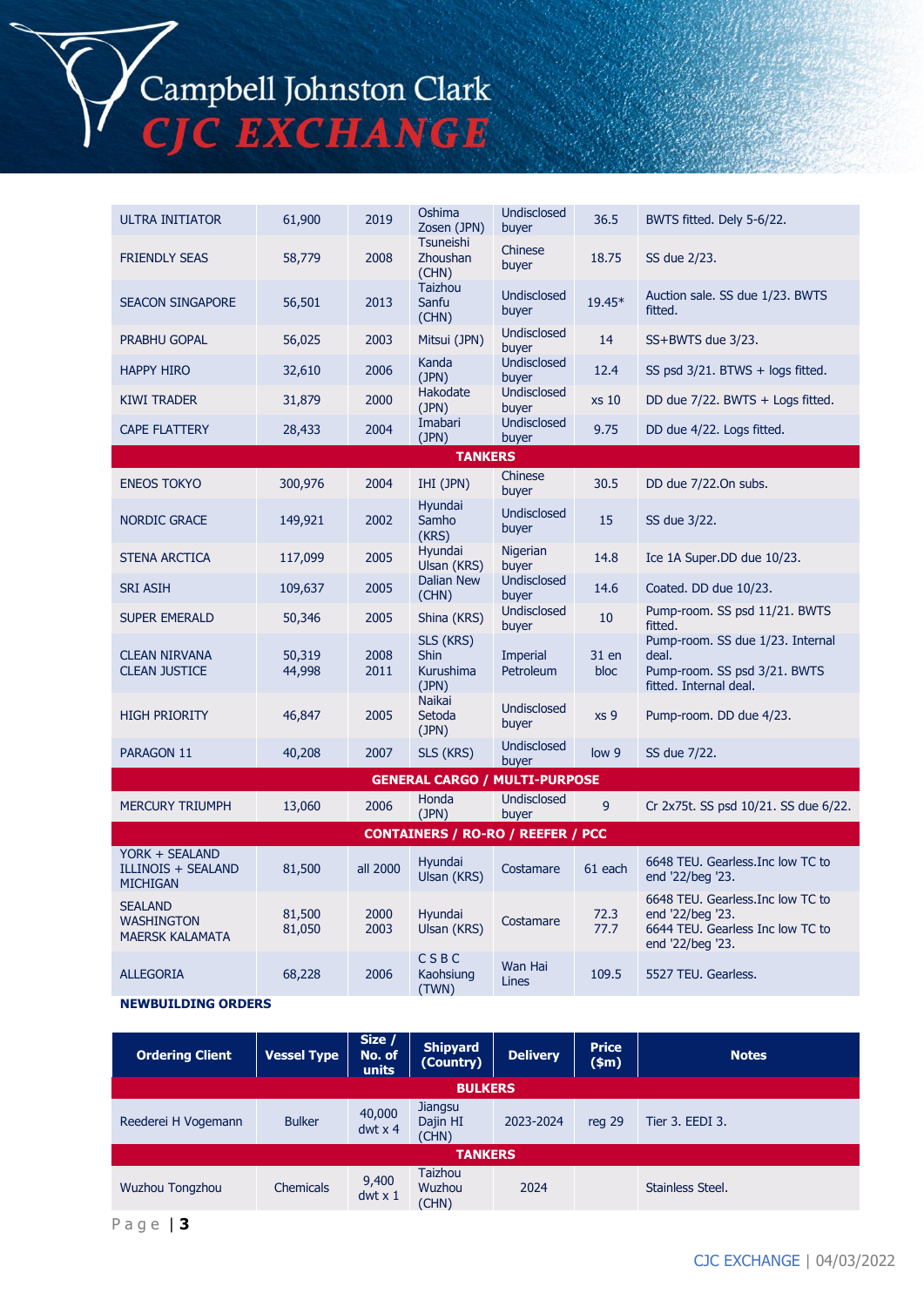Campbell Johnston Clark C EXCHANGE

**CONTAINERS / RO-RO / REEFER / PCC** CMA CGM Containership 23,00 TEU x 9 Jiangnan Jianghan 2024-2025 xs 230 LOI. LNG dual fuel. CMA CGM Containership 7,400 TEU x 4+3 Samsung<br>(KRS) 2024 123.3 LNG dual fuel. Asiatic Lloyd Containership 7,100 TEU x  $2+2$ Dalian Shipbuilding (CHN) 2024 82.5 Ammonia ready. Tier 3. EEDI 3. Danaos Containership 7,100 TEU x 2+2 Dalian Shipbuilding (CHN) 2024 80 Methanol ready. Tier 3. EEDI 3. Eastern Pacific Containership 2,900 TEU x  $6+4$ <br>2,800 Fujian Mawei (CHN) 2024 xs 42 Tier 3. EEDI 3. Capital Containership TEU x 2 Hyundai Hyundai 2024 47<br>Mipo (KRS) 2024 47 MTT Containership  $\frac{1,800}{\pi}$  $TEU \times 2$ Penglai **Zhongbai Jinglu** (CHN) 2024 27 Bangkokmax. **GAS (LNG/LPG/LAG/CO2)** Kyoei Tanker LPG 22,000  $2024$  cbm x 1 Mipo (KRS)  $2024$ Hyundai

#### **Recycling Activity**

| <b>Vessel Name</b>        | <b>BUILT</b> | <b>DWT</b> | <b>LWT</b> | <b>Delivery</b>   | <b>Price</b><br>$(*)$ lwt $)$ | <b>Notes</b>                 |  |
|---------------------------|--------------|------------|------------|-------------------|-------------------------------|------------------------------|--|
| <b>CAPESIZE</b>           |              |            |            |                   |                               |                              |  |
| <b>CAPE SUN</b>           | 1999 / Korea | 171,746    | 22,396     | as-is<br>Vietnam  | 660                           | last weeks sale              |  |
| <b>LR1 / PANAMAX TANK</b> |              |            |            |                   |                               |                              |  |
| <b>ALABAMA STAR</b>       | 2004 / Korea | 72,514     | 13,638     | <b>Bangladesh</b> | 720                           | incl 350 tons of bunkers ROB |  |
| <b>Recycling Prices</b>   |              |            |            |                   |                               |                              |  |

**(US\$/LWT)**

|                                      | <b>Bangladesh</b> | <b>India</b> | <b>Pakistan</b> | <b>Turkey</b> |
|--------------------------------------|-------------------|--------------|-----------------|---------------|
| Tank/Cont/Ro-<br>Ro/Capes/LPG/PCC    | 675/710           | 660/670      | 660/670         | 460/470       |
| Drv<br>Cargo/Bulk/Tween/Gen<br>Cargo | 660/675           | 645/660      | 645/660         | 450/460       |

**Newbuild and Second Hand Values**

(\$ million)

| <b>Vessel Type</b> | <b>New</b><br><b>Building</b> | 5 Year<br>Old<br><b>Vessel</b><br>(Built<br>2017) | 10 Year<br><b>Old Vessel</b><br>(Built<br>2012) |
|--------------------|-------------------------------|---------------------------------------------------|-------------------------------------------------|
| <b>Tankers</b>     |                               |                                                   |                                                 |
| <b>VLCC</b>        | 115                           | 72                                                | 49.5                                            |
| <b>SUEZMAX</b>     | 77                            | 48.5                                              | 32.5                                            |
| <b>AFRAMAX</b>     | 60                            | 45                                                | 28                                              |
| <b>MR</b>          | 41                            | 30                                                | 20                                              |
| <b>Bulkers</b>     |                               |                                                   |                                                 |
| <b>CAPESIZE</b>    | <b>FS</b>                     | 47 eco                                            | 32                                              |
| <b>KAMSARMAX</b>   | $35^$                         | 35                                                | 25.5                                            |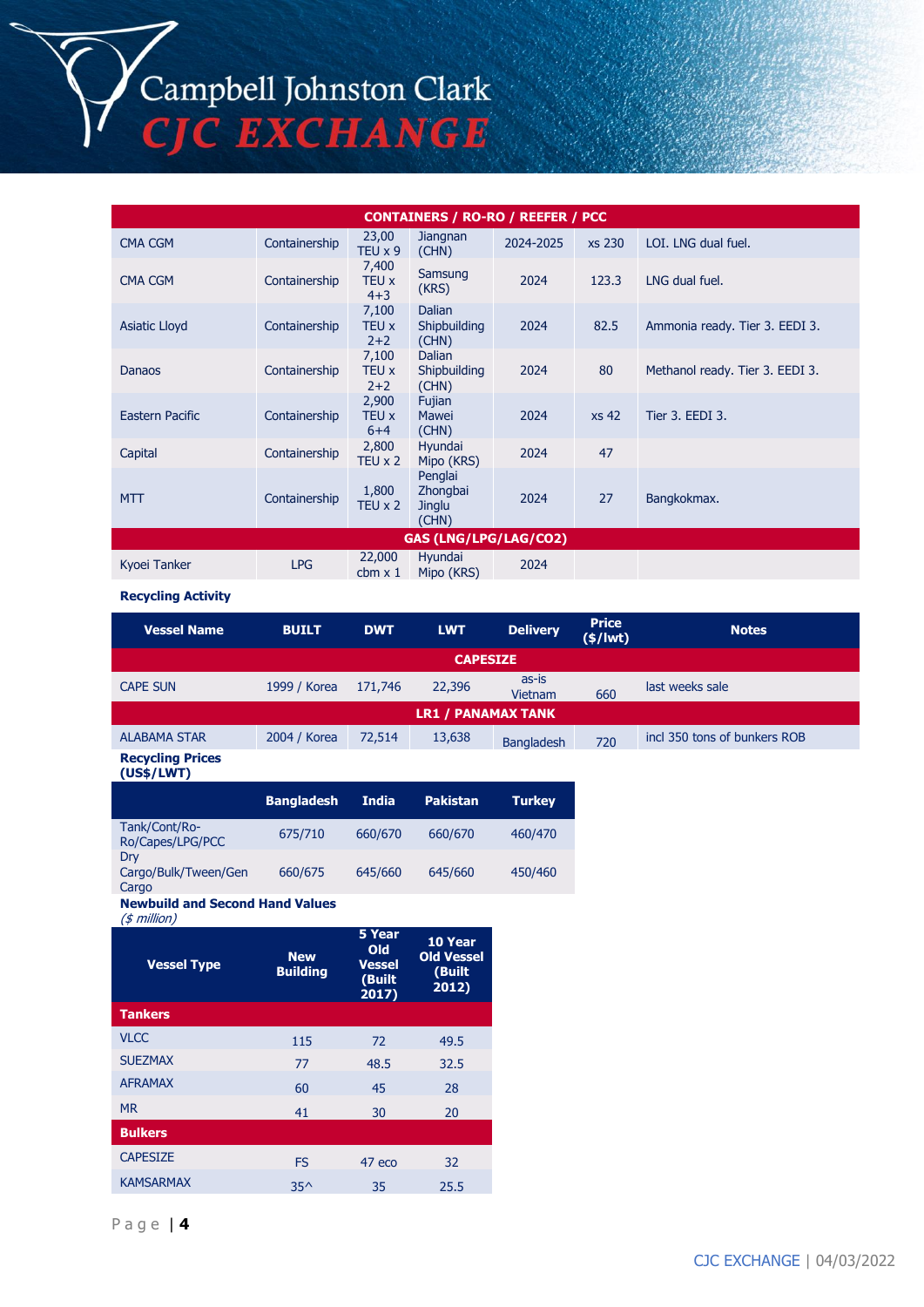

| <b>ULTRAMAX /</b>                                                            |       |      |      |  |  |  |  |
|------------------------------------------------------------------------------|-------|------|------|--|--|--|--|
| <b>SUPRAMAX</b>                                                              | $33^$ | 32.5 | 23   |  |  |  |  |
| <b>HANDYSIZE</b>                                                             | $30^$ | 28   | 18.5 |  |  |  |  |
| ^=Chinese price (otherwise based upon Japanese / Korean<br>country of build) |       |      |      |  |  |  |  |
| $\sim$ = Basis standard contemporaneous DWT/spec for each type.              |       |      |      |  |  |  |  |

*This report has been produced for general information and is not a replacement for specific advice. While the market information is believed to be reasonably accurate, it is by its nature subject to limited audits and validations. No responsibility can be accepted for any errors or any consequences arising therefrom. No part of the report may be reproduced or circulated without our prior written approval. © E.A. Gibson Shipbrokers Ltd 2021.*

# CJC Market News



Campbell Johnston Clark (CJC) is a medium-sized international law firm advising on all aspects of the shipping sector, from ship finance to dry shipping and comprehensive casualty handling, and all that happens in between. Today, we have offices in London, Newcastle, Singapore and Miami.

# **First Bio-VSLFO Bunker Delivery in Singapore for TotalEnergies Marine Fuels**



TotalEnergies Marine Fuels has carried out the company's first marine bio-Very Low Sulfur Fuel Oil (VLSFO) bunker delivery in Singapore. As reported in the press release by TotalEnergies Marine Fuels, the operations were part of a biofuel trial recently completed by NYK Line and Anglo American.

**TotalEnergies** The receiving vessel, the MT Friendship, a bulk carrier which is owned by Seanergy Maritime Holdings Corp. and was chartered by NYK Line to transport cargo by Anglo American, was supplied with a B10 biofuel blend composing of VLSFO blended with 10% second-generation, waste-based and International Sustainability & Carbon Certification (ISCC) certified Used Cooking Oil Methyl Ester (UCOME).

It is further reported that from a well-to-wake analysis, the UCOME bio-component (sourced from the circular economy) in the fuel can achieve more than 80% reduction of Greenhouse Gas (GHG) emissions as compared to heavy fuel oil. As a result, the supplied B10 biofuel blend is thought to provide a reduction of up to 10% in GHG emissions.

The company reports that the trial evidence that biofuel can be used in applicable marine scenarios without modifications. Allied with the smooth operational performance of the vessel throughout the trial, the company says that this also demonstrates the potential of biofuel applications which would assist shipowners to meet the IMO's carbon emissions reduction targets.

In addition, the company states that the successful delivery underlines its *pioneering* efforts in setting up a biofuel supply chain for this trial which included land storage, blending and the final bunkering operation. It also forms part of the company's ambition to develop a range of fuel solutions to assist shipping's move towards decarbonisation.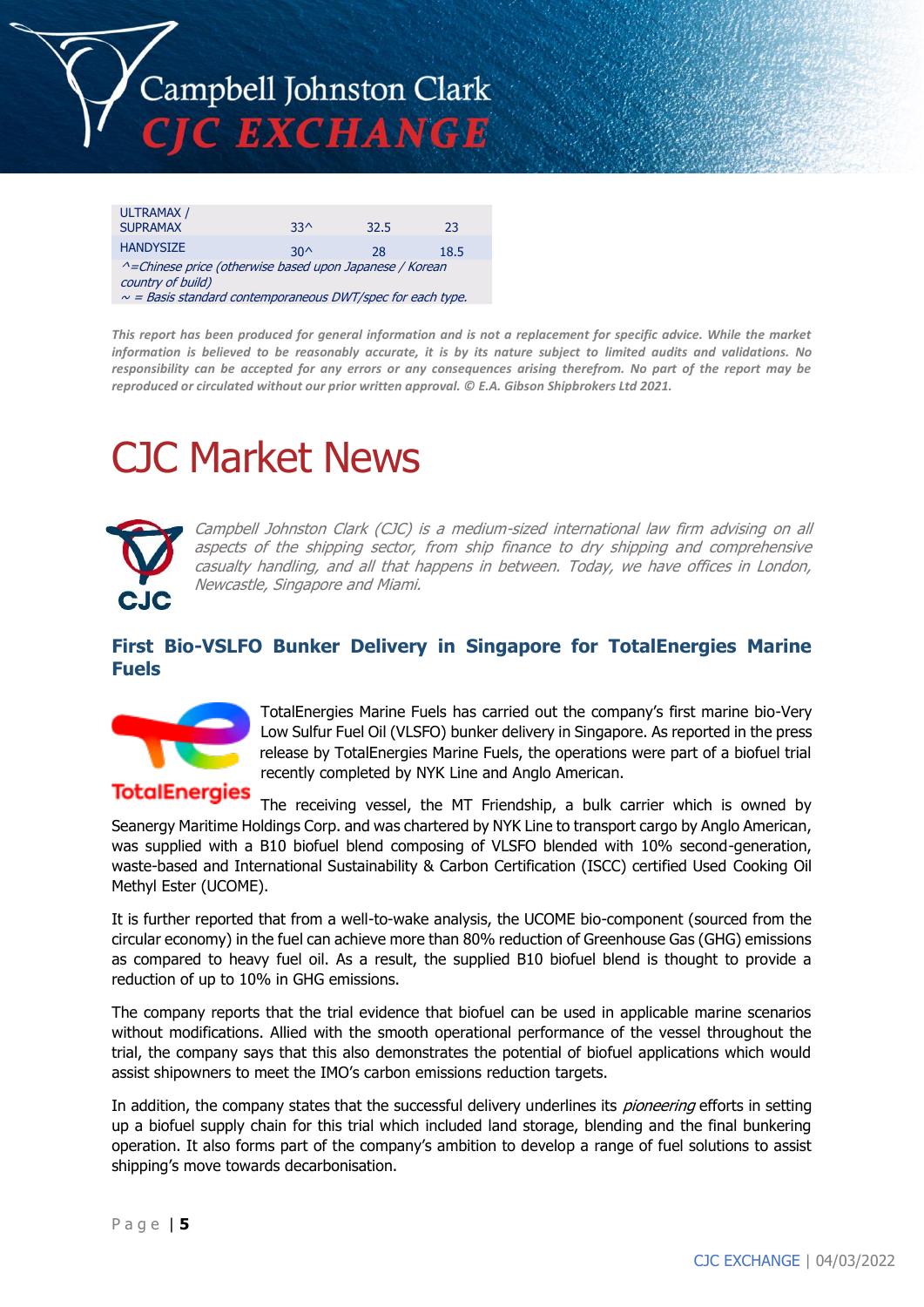

The company further acknowledges the support of the Maritime and Port Authority of Singapore as well as local partners including V-Bunkers and Vopak Terminals Singapore.

The press release can be read [here.](https://marinefuels.totalenergies.com/news/press-release/totalenergies-marine-fuels-completes-first-marine-bio-vlsfo-bunker-delivery-in-singapore)

#### **Evergreen shipping vessel runs aground**



Almost a year after the Ever Given got stuck in the Suez Canal another Evergreen containership – the Ever Forward – has been grounded near Baltimore since Sunday.

The 1,095-foot Ever Forward left the Port of Baltimore Sunday evening for Norfolk, Virginia, and became lodged in the bay just outside one of the shipping lanes. There is no official word yet on exactly why or how the vessel—which

was constructed in 2020—became stuck, but some have suggested the ship might have missed a critical turn. Fortunately, it does not appear to be damaged or leaking, and there are no reports of injuries as this time, the Associated Press reports. No injuries or pollution have resulted from the incident.

Both Ever Forward and Ever Given are owned by the same Taiwanese company.

An update from marine and transit claims consultancy WK Webster on March 16 noted that professional salvors have been appointed by shipowners on commercial terms to assist the refloating operation.

### **Nautilus Labs wins Microsoft investment**



Microsoft has pledged a USD 34 million investment into the vessel-efficiency startup Nautilus Labs. The latest round of funding sees Nautilus increase the amount of capital raised since the company's inception to USD 48 million. According to Nautilus, recently raised capital will be used primarily for the development of new efficiency boosting technology, but will also fund a drive to recruit new tech talent and open new offices in shipping hubs across the globe.

Nautilus has emerged as part of the recent blue-tech boom, offering software solutions which optimize fuel efficiency and reduce carbon emissions. The company's decision support software is also designed to reduce daily vessel operating expenses and maximize time charter equivalent (TCE) profits for each vessel by factoring in restrictions in the charter as well as future charter opportunities.

Product effectiveness was demonstrated in an early trial run by Nautilus. Partnering with Eastern Pacific Shipping, the trial saw fuel savings of USD \$43,000 and improved TCE by 4 percent. Tools to predict required maintenance and spot vessel performance drop offs are also available from Nautilus.

CEO Matt Heider said "The potential for Voyage Optimization is huge: our clients have seen 10-12 percent savings per journey, with overall savings potential reaching up to 30 percent."

For more information, please contact: